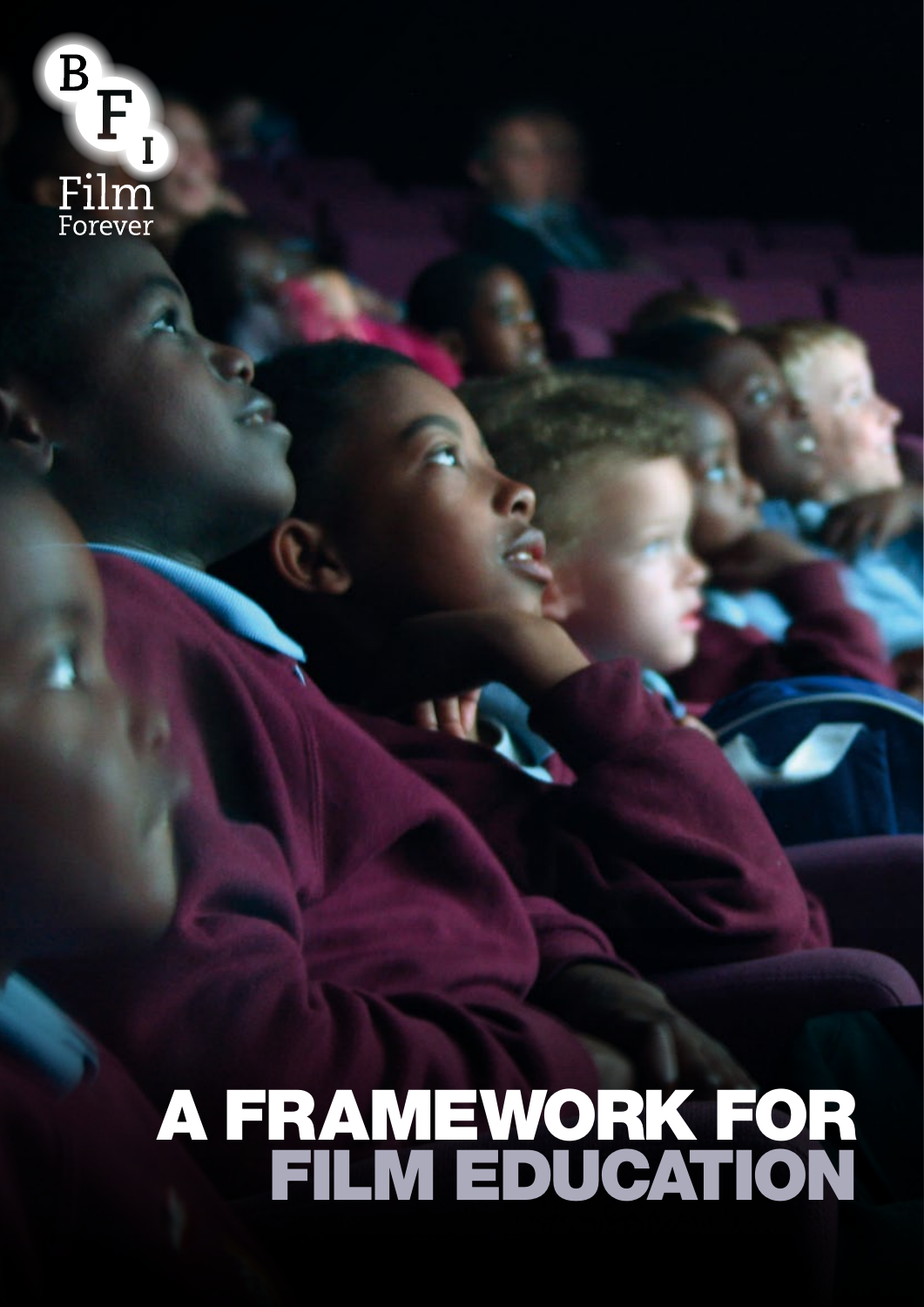# EXECUTIVE SUMMARY

For over 120 years, film 1 has evolved across different genres, modes, and platforms to become the dominant cultural form of the 21st century. Over that time, film has developed its own language, one that is highly complex, sophisticated, immensely powerful, and like all languages, still evolving. In cinemas, online, on television, in art galleries and through spectacular immersive experiences, film has become almost ubiquitous in our lives.

But despite film's ubiquity, its complexity and cultural richness, its social, historical and artistic importance, it has remained relatively marginal and underdeveloped in most European education systems. This is not to deny film education's long history, nor the inspiring work of many people in many countries across Europe; but this work has only reached a few, when it is the birthright of all. Appropriate recognition of the immense importance of film is long overdue in our educational systems and practices. Nothing less will do for the children and young people of Europe.

- The importance of integrating critical and creative practices and processes with the widest possible participation in film culture.
- $\blacksquare$  Recognition of the specificities of film as artform and text, with its own language, history, and aesthetics.
- The entitlement of all children and young people to experience, learn about, and appreciate film through both the formal structures of schooling, and the informal environments of home, family, and society.

This Framework seeks to support such a change. It was drafted in response to the first of 12 recommendations made in the research report *Screening Literacy*, funded by the European Commission, and published in 2012:

 **RECOMMENDATION 1:** draft a model of film education for Europe, including appreciation of film as an art form, critical understanding, access to national heritage, world cinema and popular film, and creative film-making skills.

The authors of this Framework are committed to a film education that begins with the youngest citizens of Europe and inspires and equips them to continue learning about film, as a rich and multi-sensory medium, throughout their lives. We hold a number of principles to be fundamental:

- Understand what is specific and distinctive about film.
- Know that film is both collectively and collaboratively, as well as personally and individually, produced and consumed.
- Personally engage with film from a critical, aesthetic, emotional, cultural and creative perspective.
- Regularly access a wide variety of film and film forms.
- Develop an awareness of the social and historical context to film.
- Be able to reflect upon the different ways of experiencing, exploring, and learning about film.

The Framework collects what experts across Europe consider to be essential in film education. It connects the 'outcomes' that educators might want film education to achieve, to the skills, knowledge, and experience that are seen to be essential if someone is to consider themselves to be 'film literate'.

The Framework was created during 2014-15 by twenty five film education practitioners, drawn from national agencies, Cinematheques, universities, NGOs, schools, and industry-funded bodies in 20 countries across Europe. It seeks to consolidate a body of theory, practices and principles behind various European film education activities, to simplify and make it coherent, in pursuit of an overarching aim:

 TO INSPIRE AND EQUIP PEOPLE ACROSS EUROPE TO BE ABLE TO ENJOY, UNDERSTAND, CREATE, EXPLORE AND SHARE FILM IN ALL ITS FORMS THROUGHOUT THEIR LIVES.

It is organised around 6 learning goals which we consider to be fundamental to the overarching Aim. These are for learners to:

**<sup>1</sup>** Here and throughout this Framework, the word 'film' refers to all forms of moving images with sound (and without!), irrespective of the medium, be that digital or analogue, TV, online or cinema.

### CONTENTS

| <b>EXECUTIVE SUMMARY</b>                        | 3  |
|-------------------------------------------------|----|
| <b>INTRODUCTION</b>                             | 5  |
| <b>SCREENING LITERACY</b>                       | 5  |
| AN OUTCOMES-BASED FRAMEWORK                     | 5  |
| <b>METHODOLOGY</b>                              | 6  |
| <b>DIAGRAM</b>                                  | 7  |
| <b>THE FRAMEWORK</b>                            | 7  |
| THE KEY DIMENSIONS OF FILM EDUCATION            | 8  |
| <b>AREAS OF LEARNING</b>                        | 11 |
| WHAT IS SPECIFIC ABOUT FILM                     | 12 |
| FILM AS BOTH PERSONAL AND COLLABORATIVE PROCESS | 14 |
| PERSONAL CRITICAL FRAMEWORKS                    | 16 |
| A WIDER RANGE OF FILM                           | 18 |
| SOCIAL AND HISTORICAL CONTEXTS                  | 20 |
| REFLECTING ON LEARNING                          | 22 |
| <b>LEARNING OUTCOMES</b>                        | 24 |
| <b>EXPERIENCES</b>                              | 25 |
| <b>FILM EDUCATION IN A WIDER CONTEXT</b>        | 26 |
| <b>WHERE NEXT</b>                               | 27 |
| <b>CONTRIBUTORS</b>                             | 28 |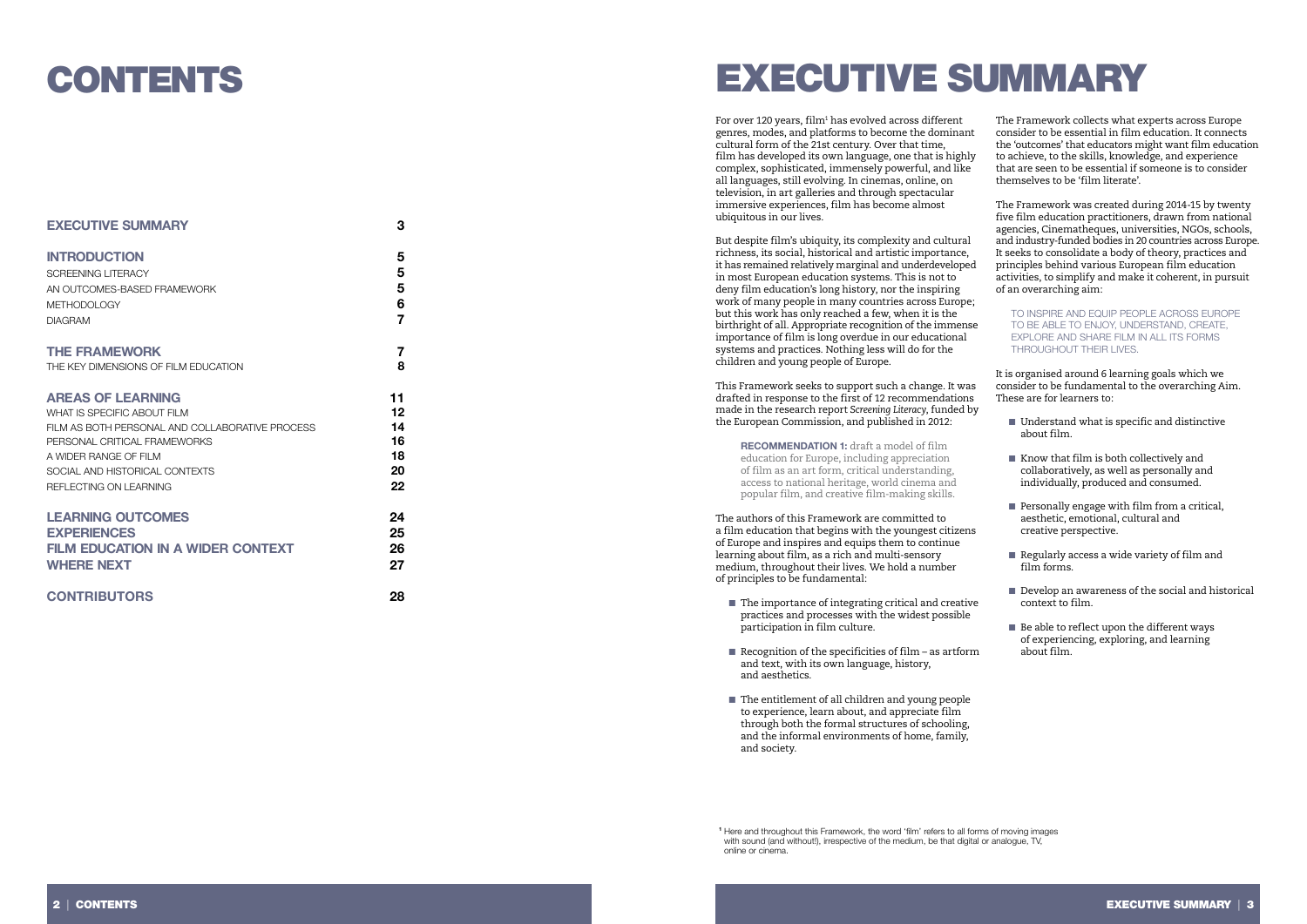We subdivide these learning goals into detailed learning outcomes, and link them to the kinds of experience which might lead to their achievement. We identify some 'high level outcomes' (eg: critical thinkers, adventurous creators, active collaborators) that will help film educators explain how film education links to wider learning goals, and we specify some 'learning dispositions' (eg: curiosity, tolerance, aspiration) that will support learners, and that film education will help to develop.

We frame our outcomes within the 'three Cs': the Creative, Critical and Cultural dimensions of film education. We have extended these by making explicit links between each dimension and the key Processes and Practices which together underpin the fullest social and cultural Participation.

#### WHO IS THE FRAMEWORK FOR?

This is a working document for educators, programme designers, and policy makers. For educators, it aims to help locate film education activities within a navigable 'map' of approaches, experiences and learning outcomes. For programme designers, the Framework identifies a range of possible learning pathways. For policy makers, it is a guide to 'strong practice', a worked-out set of principles identifying film education's role in wider learning frameworks.

For everyone, we hope that the Framework makes a significant contribution to the development, understanding and practice of film education across Europe, by distilling the hard-won experience and expertise of a range of film educators over many years, and presenting a coherent and comprehensive account of this vitally important field of education.

## INTRODUCTION

This document sets out a Framework from which educators, governmental and non-governmental agencies, and the film and other audio-visual industries can create opportunities, pathways and learning experiences for learners of all ages, but especially the young, to enter 'the universe of film.'

The development of the Framework was funded by Creative Europe under the action 'Film Literacy' as part of initiatives to support Audience Development for film in Europe.

In the Framework we place two emphases: on children and young people, and on European film. Neither emphasis is exclusive: we encourage engagement with the whole 'universe of film', and throughout one's whole life. But the focus of Creative Europe is on European culture. If we are to build a sustainable European film culture then it is vital to create and exploit all possible opportunities to allow children and young people to discover and experience European film, and to appreciate and understand the ways in which European filmmakers in particular tell their stories.

#### SCREENING LITERACY

In 2012, the European Commission funded research into the state of film education in Europe, to assess film education's readiness to support and transform film culture in Europe. The resulting report, *Screening Literacy*, found a wide range of approaches, projects, practices and priorities for film education, across the European Community. The research generated profiles of 32 countries that reflected this diverse range of activity, and over 150 case studies of exemplar projects and programmes.

There is richness and impact to be found in many of these exemplar projects; but what is currently lacking is a coherence, a sense of common purpose, a simplicity of presentation, that would enable film education to speak as 'more than the sum of its parts'.

It was clear to the participant researchers in *Screening Literacy* that there are no agreed standards or set of outcomes for film education, nor a framework in which different approaches and practices could be compared with each other and out of which new projects could be created and developed. Instead there are embedded and often implicit models of practice that are rooted in different national educational and film cultures, which vary as much as other cultural activities.

Thus, the current state of film education across Europe is disparate, often invisible, and fragmented. The authors of *Screening Literacy* believed that a pooling of resources, a sharing of experience, a willingness to develop projects in co-operation and a harmonising of approaches would lead to a more efficient, dynamic and coherent approach to film education across Europe.



#### Out of twelve Recommendations, *Screening Literacy* made the following its first:

 TO DRAFT A MODEL OF FILM EDUCATION FOR EUROPE, INCLUDING APPRECIATION OF FILM AS AN ART FORM, CRITICAL UNDERSTANDING, ACCESS TO NATIONAL HERITAGE, WORLD CINEMA AND POPULAR FILM, AND CREATIVE FILM-MAKING SKILLS.

The Framework for Film Education that is presented in this document therefore has as its first aim 'to describe and consolidate the various approaches and types of activities in film education, across sectors and settings, and organise them under a set of common "film education outcomes"'.

The second main aim of the Framework for Film Education is to provide a template, accompanied by a series of outcomes and exempla, to help design and share future projects across Europe. It should be particularly useful for settings where film education is currently underdeveloped, giving those countries and relevant organisations not only guidance but also an opportunity to link with other countries and projects under a shared set of parameters. We aim to create the conditions to enable effective methods of collaboration, of partnership and of development which will inspire and engage educationalists, learners, and the European film industry.

#### AN OUTCOMES-BASED FRAMEWORK

A curriculum framework is a tool for generating models of practice. Models typically start with desired outcomes (what kinds of learning should be achieved, and for whom?), and reach back into pedagogies (what kinds of teaching will help us achieve these outcomes?), which are then illustrated by examples (what do these pedagogies look like in practice?)

While a number of countries have examples of 'outcomes-based' film education curricula, such examples have never been gathered together under an over-arching Framework for Film Education before. The Framework therefore takes the conclusions from *Screening Literacy* a significant step forward, asking 'What are the learning outcomes which will support people's appreciation and understanding of film?' as well as supporting the development of audiences for both contemporary European film and Europe's rich cinematic heritage.

The Framework also presents a coherent picture of film education that collates sample approaches to education outcomes that some readers might not have come across before and which therefore might encourage them to experiment and innovate in the design of their own programmes.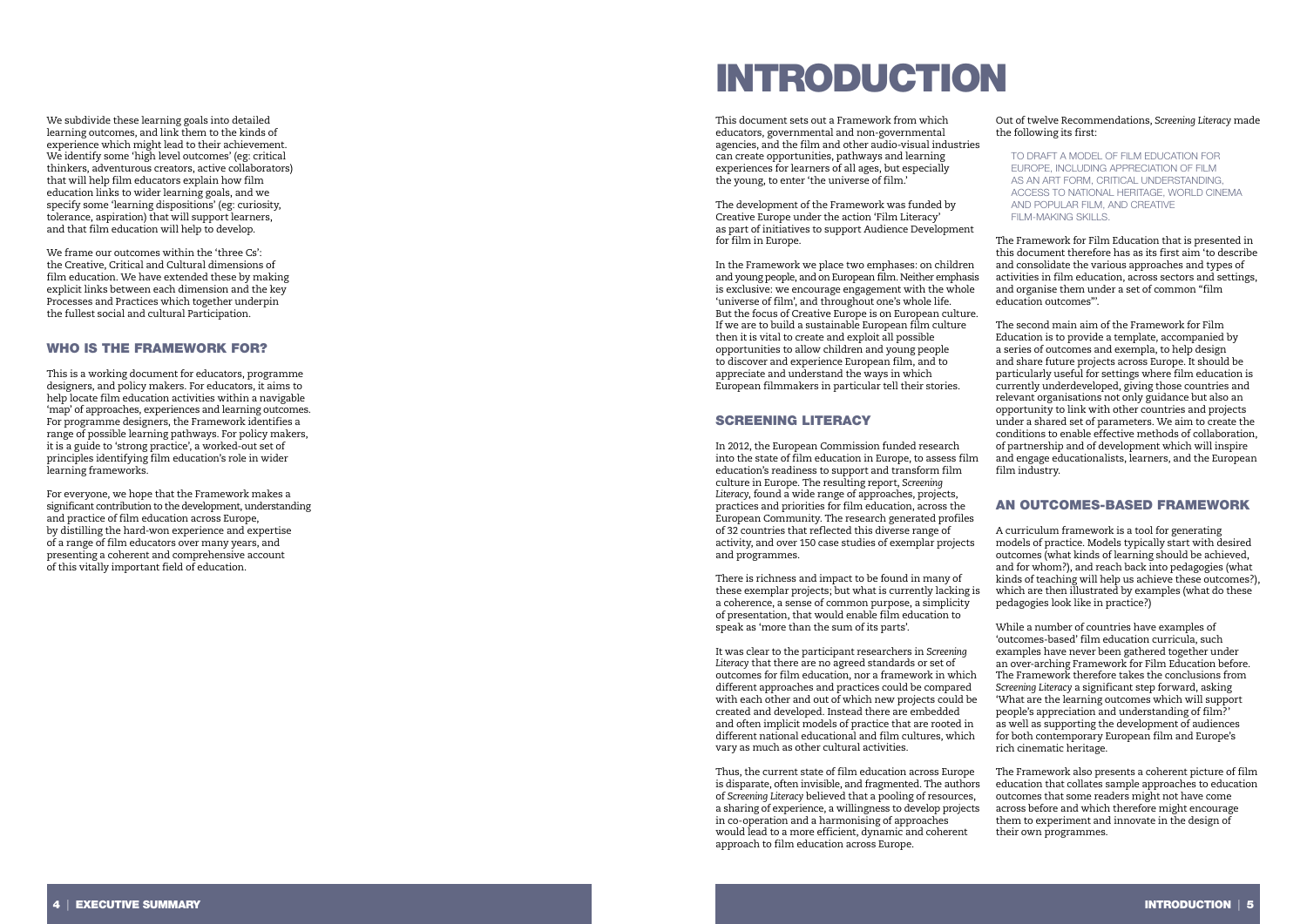#### METHODOLOGY

The Framework for Film Education draws on the expertise of a number of key agencies and individuals. *Screening Literacy* established a cohort of around 50 people into a Film Literacy Advisory Group: a loose and open affiliation of expertise across more than 20 countries which included academics, NGOs, government agencies, teachers and teacher trainers, cinema educators and industry-funded bodies. The Framework for Film Education went back to many of these people, and some others, in order to design an outcomes-based model.

An audit of key outcomes-led film education initiatives was carried out in August 2014 and used as the beginning of a conversation about how film education was conceived across Europe. Then representatives from organisations in 20 countries participated in a series of seminars held between October 2014 and January 2015. Working Groups of five or six people were established, each focusing on one of the key dimensions of film education: the Critical (understanding, analysing, and enjoying film); the Creative (making and participating in film culture, across different platforms); and the Cultural (the intellectual, aesthetic and emotional development exemplified in choosing, discovering, and exploring film in all its varied forms).

The working groups were also tasked with identifying a series of 'areas of learning' which would support the development of the three Cs and which were felt to be fundamental to film education. The groups distinguished the following key areas: the specificity of film; the social and collaborative, and personal and expressive nature of film; the importance of personal critical response; the importance of viewing a wide range of film; of knowing something of film's institutional, historical and technological development; and of the overall importance of continuing reflection and revision of one's engagement with film culture.

To inspire and equip people across Europe to be able to access, enjoy, understand, create, explore, and share film in all its forms throughout their lives

Each 'area of learning' is subdivided into detailed learning outcomes, and linked to the kinds of experience which might lead to their achievement. Further, there are some 'high level outcomes' (identified as learners with the attributes of critical thinkers, adventurous creators, expressive individuals, sensitive contributors, active collaborators, confident explorers, informed participants, discerning audiences, enthusiastic advocates, independent learners, and engaged citizens) that will help film educators explain how film education links to wider learning goals.

Finally we specify some 'learning dispositions' (curiosity, empathy, tolerance, aspiration, enjoyment) that will support learners, and that film education will in turn support.

The areas of learning are themselves underpinned by a series of exemplar 'experiences' which enable learners to express and explore the distinctiveness of film, and there is a direct link from these experiences to a set of learning outcomes.

In developing these areas of learning and the experiences that support them the group also proposed that all learners should participate, practise and understand the processes involved in the critical, creative and cultural approaches to film.

The final outcome, the Film Education Framework for Europe is the result of this work. It is summarised in grid form on the opposite page.

### THE FRAMEWORK

### FILM EDUCATION FRAMEWORK FOR EUROPE

### FILM SENSIBILITY

| <b>KEY</b><br><b>DIMENSIONS</b><br><b>OF FILM</b><br><b>EDUCATION</b> | <b>CREATIVE</b><br>Processes   Practices   Participation   |                                                    | <b>CRITICAL</b><br>Processes   Practices   Participation |                           |                                       |                                                       | <b>CULTURAL</b><br>Processes   Practices   Participation |                  |                               |
|-----------------------------------------------------------------------|------------------------------------------------------------|----------------------------------------------------|----------------------------------------------------------|---------------------------|---------------------------------------|-------------------------------------------------------|----------------------------------------------------------|------------------|-------------------------------|
| <b>AREAS OF</b><br><b>LEARNING</b>                                    | <b>Specificities</b><br>of film                            | Social, personal<br>and collaborative<br>processes | <b>Critical personal</b><br>response                     |                           | <b>Wider film</b><br>engagment        |                                                       | <b>Historic and</b><br><b>Institutional</b><br>context   |                  | <b>Reflective</b><br>learning |
| <b>LEARNING</b>                                                       | Critical thinkers                                          | Adventurous<br>creators                            |                                                          | Expressive<br>individuals | Sensitive<br>contributors             |                                                       | Reflective<br>practitioners                              |                  | Active<br>collaborators       |
| <b>OUTCOMES</b>                                                       | Confident<br>explorers                                     | Informed<br>participants                           | Discerning<br>audiences                                  |                           | Enthusiastic<br>advocates             |                                                       | Independent<br>learners                                  |                  | Engaged citizens              |
| <b>EXPERIENCES</b>                                                    | <b>Engage with film</b><br>in all its forms                |                                                    | <b>Experience film</b><br>in the cinema                  |                           | <b>Discover film</b><br>from the past |                                                       | <b>Experience the art</b><br>of film                     |                  |                               |
|                                                                       | <b>Experience creative opportunities</b><br>in film making | <b>Reflect on national and</b><br>world cultures   |                                                          |                           |                                       | Identify, question and reflect<br>on ideas and values |                                                          |                  |                               |
| <b>DISPOSITION</b><br><b>FOR LIFELONG</b><br><b>LEARNING</b>          | <b>CURIOSITY</b><br><b>EMPATHY</b>                         |                                                    | <b>ASPIRATION</b>                                        |                           |                                       | <b>TOLERANCE</b>                                      |                                                          | <b>ENJOYMENT</b> |                               |
| <b>CONNECTING</b><br><b>TO LIFE</b><br>AND WORK                       | <b>PERSONAL DEVELOPMENT</b>                                |                                                    | <b>CIVIC RESPONSIBILITY</b>                              |                           |                                       |                                                       | <b>EMPLOYABILITY</b>                                     |                  |                               |

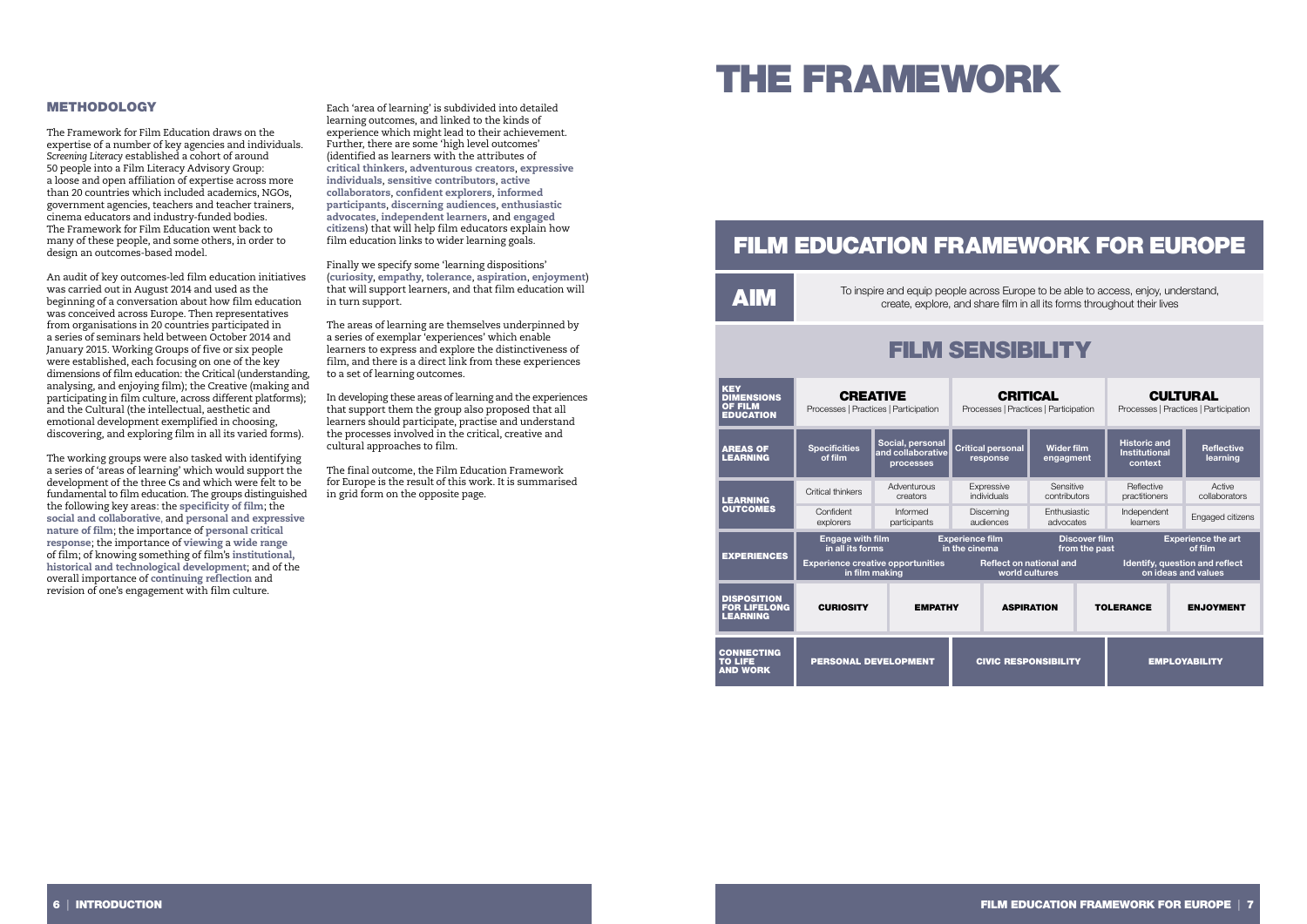The Framework sets out a series of outcomes to which any film literacy programme or project, be it in the formal education or informal education sector, could realistically aspire. It is not expected that any one project could deliver all of the outcomes in the Framework, but rather it is hoped that by placing the critical, creative and cultural dimensions alongside each other that it will be possible for project developers to explore issues and outcomes beyond their own current practice.

The Framework is a supporting structure which is outcome-led. It is also a system of ideas, or beliefs that can be used to plan or decide on the ways in which projects are constructed. Instead of starting from an activity in isolation – what a project aims to do – it instead asks the question 'what will the outcome be for the development of the learner's film literacy?'

The Framework is not prescriptive. Rather, it takes a series of film literacy outcomes and then fits them within the areas of knowledge, skills, understanding and experiences which will lead to quality film literacy activities.

No distinction is drawn between formal and informal learning experiences. Each area will have its own restrictions, possibilities and experiences to offer. It is important to look on the Framework as a way of highlighting certain competencies, experiences and access to as wide a range of films as possible.

An informed and literate film viewer is more likely to explore a wide variety of films and thus will increase the potential to develop audiences for European film both in cinemas as well as via other delivery systems.

While the emphasis in this text is on children and young people as learners, the intention is to describe outcomes and dispositions that span from early childhood, through lifelong learning. We aim to include examples that speak across that age range.

#### THE KEY DIMENSIONS OF FILM EDUCATION

Film has the power to influence the way we see and understand the world. It can manipulate, reflect and lead us to experience a wide range of emotions. Film can make us forget the world outside, can lead us to new worlds, and can challenge us to think about the world we live in. A filmmaker will make selections – of shots, music, story elements, how that story will be constructed, how the story will be re-presented. We, the viewer, enter into a dialogue with the film that we are watching, or, if we are making a film, then we are thinking how we will construct it so that those who view it will understand and appreciate what is happening on the screen.

These key dimensions of film have been summarised as 'the three Cs' of film literacy: the Critical, the Creative and the Cultural. The Framework considers the ways in which these key dimensions are experienced by learners – through a series of Processes and Practices, which enable their own developing Participation in film culture.

#### **CRITICAL**

The development of a reflective habit, and a critical faculty, is an important part of any education process. The critical faculty is developed over time through a process of testing, challenging, and refining judgements. It is social and often collaborative, which is why online forums, film clubs, and film criticism are so popular. 'Being critical' is the ability to understand and explore films in all their variety, and to develop a disposition by which we can continually question the ways in which film can affect us, move us, challenge and confront us. It involves an awareness of other art forms which affect, influence and enhance the enjoyment that we experience in viewing a film.

#### Process

Important strands of a critical orientation include the ability and willingness to consider how films present arguments and viewpoints on the world, as well as films which may consider the nature of the moving image itself. Each film form (documentary, artists' film, animation, as well as live action fiction feature films) should be seen as being part of the whole filmic world, and their inter-relationship should be the basis on which a lifelong relationship with film is formed.

#### Practice

Central to the development of a critical practice is the ability to ask questions about film: children do this from a very young age. Learners should be encouraged to ask questions about character and narrative, about issues relating to themes and values, and about the aesthetic aspects of film.

We need to develop the ability to identify the elements of film, sometimes based on repeated viewings; to question why we are shown what we are shown; to consider what might have been the intention of the filmmaker, and to reflect on these analyses and come to a personal evaluation of what we have seen.

#### **Participation**

We also need to look at the ways in which we can share our personal experience of film into other, wider realms and contexts: film communicates with us and we want to communicate / explain to the outside world what we have felt and understood during our viewing. To this we need to add how that experience represents a dialogue between ourselves and the screen as well as a dialogue between the filmmaker and audience.

Thus learners need to develop a language, a discourse, which allows them to express their views, judgements, feelings, and tastes within a variety of contexts – the examination room, the discussion with friends, a child talking to her parents, a blog post, or a public presentation. A developed experience of film requires a developed ability to communicate film's impact upon us.

#### CREATIVE

The advent of digital filmmaking has led to the possibility of viewers becoming makers. The links between these two experiences – using viewing as a way into making and then evaluating the viewing of the creation need to be explored. Film education is thus about developing not only a culture of informed, critical film viewing but also a culture of filmmaking, on the basis that criticality and creativity are interrelated.

#### Process

Creative processes involve investigative, analytical, experimental, practical, technical and expressive skills; aesthetic understanding and critical judgement; intellectual, imaginative, creative and intuitive capacities; and an understanding of the inter-relationships between the moving image and other art forms, disciplines and practices. Filmmaking should be recursive, with learners revisiting ideas and techniques, repeatedly testing and experimenting with ideas and methods.

Filmmaking requires knowledge and understanding of the place of film in contemporary society; and an awareness of the context in which film production and reception takes place. Even young makers are aware that their film can be seen by friends, family, or classmates, on a big or a small screen.

Being creative with film involves exploiting new digital technologies and the creative learning possibilities they offer, while being aware of the legal constraints that exist to support intellectual property rights.

Above all, creating film is fundamental to understanding its form.

#### Practice

The key creative practices include: hands-on learning in the craft of moving image arts; encouraging ownership, self-expression and independence in the exploration of thoughts, ideas and creative practices; facilitating broad creative, technical and critical experiences of different film art forms and styles; demonstrating organisation of ideas/processes; managing resources and equipment in relation to film production; showing technical competence in the use of filmmaking techniques.

#### **Participation**

Participating in a community of creative practitioners involves demonstrating knowledge and understanding of filmmaking techniques as used by historical and contemporary filmmakers; making connections between one's own work and that of others; developing ideas with others through investigating and experimenting with filmmaking techniques and processes; and producing finished work for an audience and evaluating its effectiveness.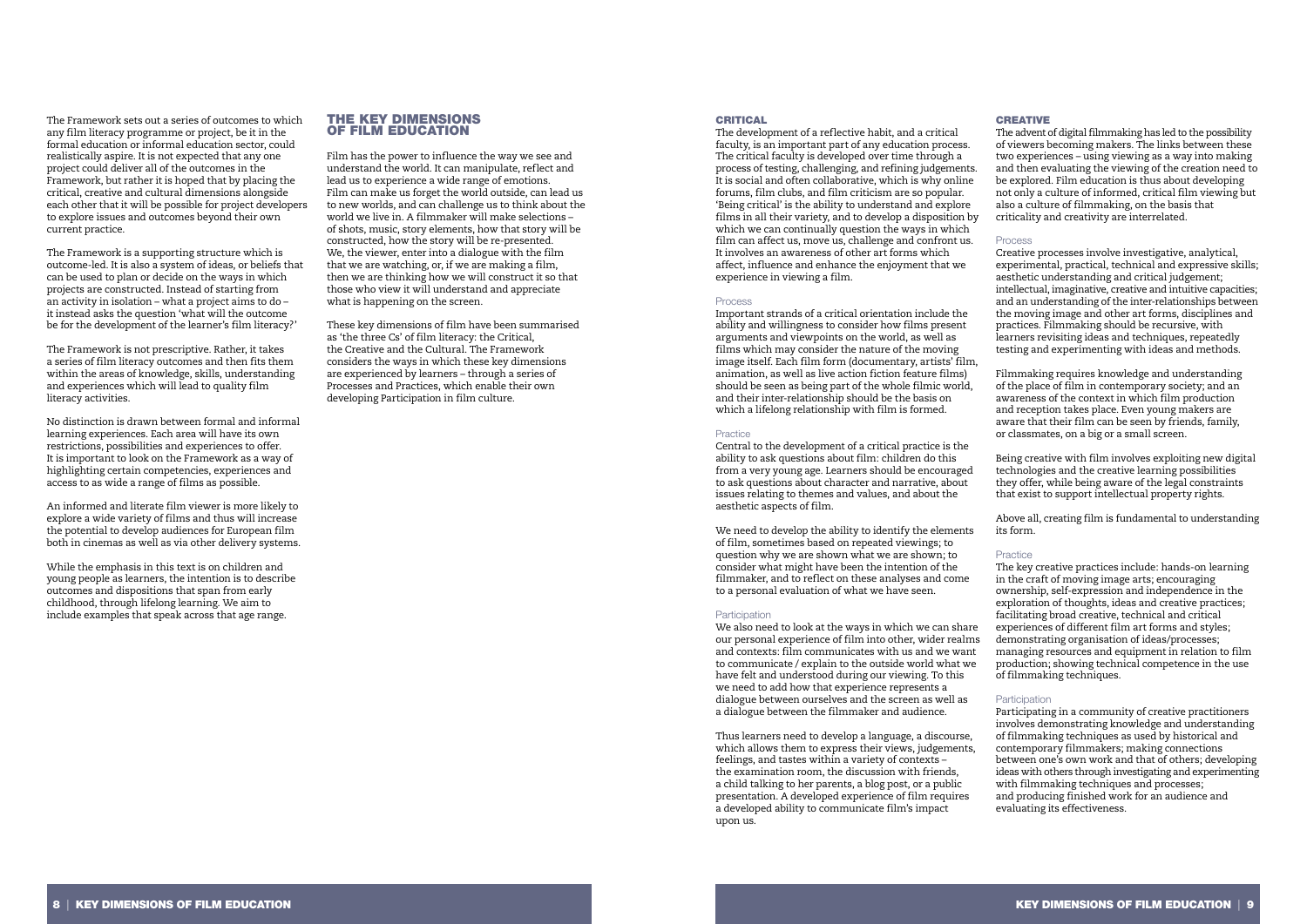

#### **CULTURAL**

Film can help us understand ourselves, and our cultural and national identities, as well as our history. But film can also help us understand other people, other cultures, times, ideas and values. The wider our access to film, the deeper and broader will be our engagement with the world.

#### Process

Film culture is often based on collections, groupings, and rankings of films: listing, canon-making, curating, programming, and then debating and discussing, are all ways in which people participate in film culture, and engage with film's history. Understanding that films 'speak' to each other, in the form of influence, quotation, and allusion is an important dimension of film culture. Moreover, debating and challenging some of the criteria that people use to speak of 'great' films is an important way of participating in film culture.

#### Practice

Film is also a set of practices which are social, historical, educational, and cultural. From the child choosing their favourite DVDs, to people making Youtube playlists, to the international film festival director, there is a continuum in which watching, reflecting, choosing, sharing are practices which deepen and develop over a lifetime.

#### Participation

Film is a social form, embedded within a history. This is true not only in terms of seeing a film at the cinema with other members of an audience, or that films are often made by groups of people, but also film itself works within a social framework whereby viewer, film and filmmaker share a common understanding, a common 'reality'. Film is therefore a meeting point of different communities, cultures, and histories, as well as a route to understanding, empathising with, and participating in those cultures.

### AREAS OF LEARNING

The Film Education Framework is founded on six areas of learning from which a set of learning outcomes and film education experiences develop. These areas of learning underpin the development of a 'filmic sensibility' and expand the key dimensions (the three Cs) of film education. The areas of learning are:

- **TO UNDERSTAND WHAT IS SPECIFIC AND DISTINCTIVE ABOUT FILM.**
- **TO KNOW THAT FILM IS BOTH COLLECTIVELY AND COLLABORATIVELY, AS WELL AS PERSONALLY AND INDIVIDUALLY, PRODUCED AND CONSUMED.**
- **TO DEVELOP A PERSONAL CRITICAL FRAMEWORK THAT ENABLES THE LEARNER TO ENGAGE WITH FILM FROM AESTHETIC, EMOTIONAL, CULTURAL AND CREATIVE PERSPECTIVES.**
- **TO REGULARLY ACCESS A WIDE VARIETY OF FILMS.**
- **TO DEVELOP AN AWARENESS OF THE SOCIAL AND HISTORICAL CONTEXTS FOR FILM.**
- **OF EXPERIENCING, EXPLORING, AND LEARNING ABOUT FILM.**

 ■ **TO BE ABLE TO REFLECT UPON THE DIFFERENT WAYS** 



**MA VIE A ÉTÉ SAUVÉE PAR L'ÉCOLE ET<br>PAR LE CINÉMA MY LIFE WAS SAVED TWICE: ONCE BY SCHOOL AND ONCE BY CINEMA.**

Alain Bergala

**TO ME, THE PERFECT FILM IS AS THOUGH IT WERE UNWINDING BEHIND YOUR EYES, AND YOUR EYES WERE PROJECTING IT THEMSELVES, SO THAT YOU WERE SEEING WHAT YOU WISHED TO SEE. FILM IS LIKE THOUGHT. IT'S THE CLOSEST TO THOUGHT PROCESS OF ANY ART.**

John Huston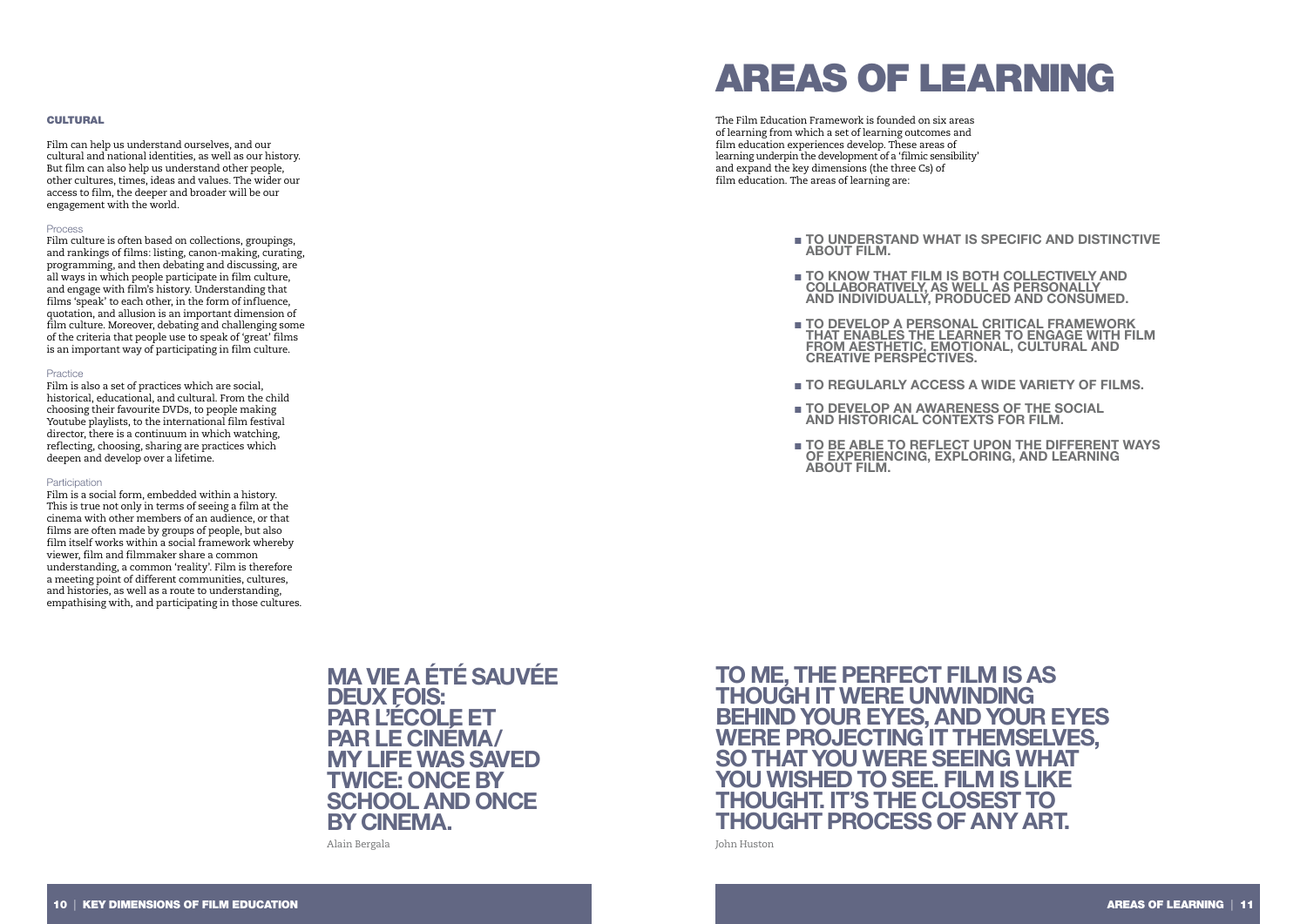

### WHAT IS SPECIFIC ABOUT FILM?

Film is an 'expressive audiovisual process' with a language all its own, one which is extremely complex and highly evolved while at the same time seeming 'obvious' or 'transparent'. Systematic acquaintance with this language is essential for the ability to 'read' and 'write' filmic texts, and for enabling higher levels of critical viewing and aesthetic engagement.

#### **OUTCOMES**

■ Film as a *medium of artistic expression* which is based on the relationship between time and space. Different ways of presenting consecutive moving images and sounds enable different meanings. Each shot and each sound contributes to the overall meaning of the film.

Learners should be enabled to recognise and understand:

 *Example: Learners could be asked to demonstrate that by changing the relative position of consecutive shots in a sequence, a new meaning is created, or to demonstrate that the presence – or absence – of a sound in relation to a corresponding moving image, can suggest a different meaning.*

■ Film as a *medium* of *communication* 

■ That the main expressive parameters of film language (framing, camera angles, camera movement, time-based structures etc.) are directly related to film technology and that films are the result of the expressive power of 'technical' parameters creatively used.

■ That the screening environment determines the viewing process of a film: according to the screening conditions, the same film may lead to different experiences.

 *Examples: Learners could realise how one can describe a specific situation by recording it and playing back moving images and sounds of this situation. Learners should be encouraged to create and exchange simple 'audiovisual descriptions'. Also, learners could experiment by comparing an actual, everyday object of their choice with its audiovisual representation in different modes which they would then film (documentary mode, fiction mode, advertising mode etc.).*

*Example: From a selection of excerpts from films or through the use of short films, learners could be asked to identify how, through the use of different framing, camera movement and positioning, meanings are created. Also to be able to understand in a basic way how these parameters work and can be creatively manipulated.*

*Example: Learners could be encouraged to describe and discuss their different film experiences (home cinema, classroom, laptop, cinema hall etc.)* 

 *Or to experiment and discuss the different reactions and responses reported by small groups of people after experiencing the same film. Also learners will be able to discuss their own, personal impressions of a given film viewed at different times.*

#### KEY WORDS

Film narration, film expression, film communication, audiovisual meaning making, direct experience vs. audiovisually mediated experience, the technical codes and conventions, cultural codes and conventions, aspect of film aesthetics, mode, genre, film screenings.

#### WHAT IS SPECIFIC ABOUT FILM? | 13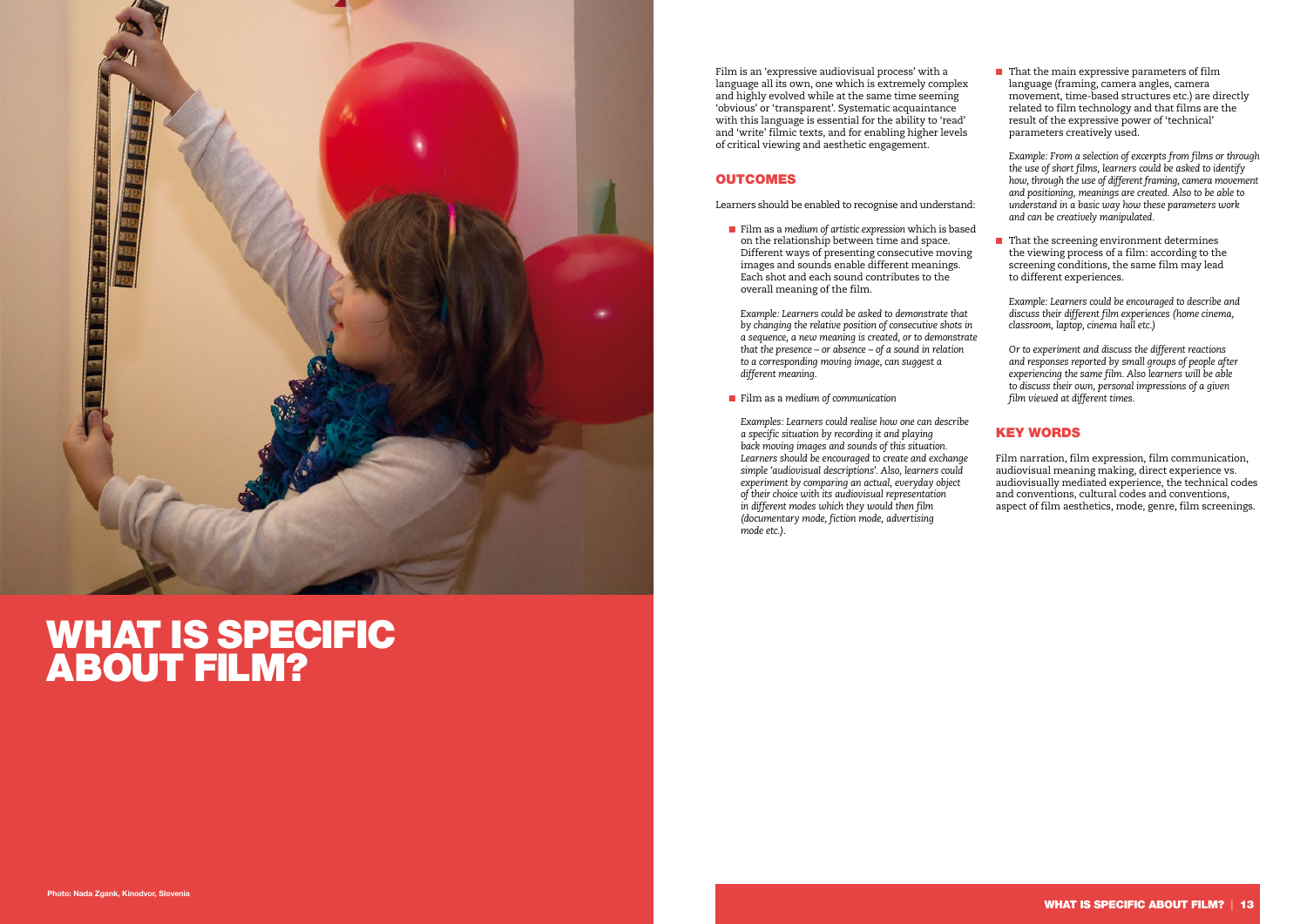

### FILM AS BOTH PERSONAL AND COLLABORATIVE PROCESS

Learners should understand the range and variety of processes which together contribute to the making of any film – as often a collective undertaking involving many different skills and decisions which are eventually fused together in a finished product. Where possible, there should be meetings between industry professionals (filmmakers, technicians, art directors, sound designers…) and learners so that experience can be gained first hand.

Learners should also understand that film is the result of individual expressive and technical choices. They should be able to experiment in their own filmmaking and express emotions, senses and ideas related to personal experience, with a greater awareness and sensibility to the environment.

- Make ideas accessible to others in an appropriate way to start any creative process.
- *Example: Draw up different forms of their project like treatment, script, storyboard, draft a shooting schedule, shot list (découpage technique), ground plan.*
- Be aware of expressive and creative choices and points of view when making images, sounds and edited sequences.

Learners should be able to transfer this understanding of production processes into individual productions through collaboration, thus making conscious technical and expressive choices in their own filmmaking. They should also be able to transfer this understanding into a more active reception of film.

#### **OUTCOMES**

■ Use a variety of technical production resources, know the basics of production, and be aware of technical variabilities. Know who is responsible for which part of the film (cinematographer, camera operator, lighting staff etc.) and know how to instruct them and what to ask to get the most effective outcome.

Learners should be able to:

■ Understand and perform the different phases in a film production process and the different roles in a production team.

 *Example: Decide which technical and artistic means will correspond best with what the learners want to express, choosing from a wide range of expressive parameters: cast, acting, location scouting, image (light, colour, focal length, camera angle and movement, shot distance, framing… ) sound and editing.*

 *Example: Experiment with different kinds of camera and lens, explore some of the technical capabilities available on the device in use, and understand links between aesthetics and machines. This applies also for microphones, picture and sound editing hardware and software.*

 *Example: Write a film review or analysis, showing awareness of historical connections between films, or between works of filmmakers and works in other artforms. Or, write about techniques and tropes that appear in a music video, but are drawn from earlier film styles.*

 *Examples: Find out what is the contribution made by each role, and also what works best with you. Rotate during pre-, para- and post-production process: directing, producing, make-up artist, production runner, clapper, foley artist, actor… Look at how these processes differ in documentary, animation, artists' film.*

■ Share their work in a variety of media contexts.

 *Example: Organise family and friends and public screenings, apply to (amateur or professional) film festivals, and upload the film onto suitable platforms taking care to consider copyright issues.*

#### KEY WORDS

Filmmaking, skills, process, technical (choices), expressive (choices), expression, image, sound, collaboration, active reception of films, film production roles.

■ Recognise and discuss these choices in viewing film.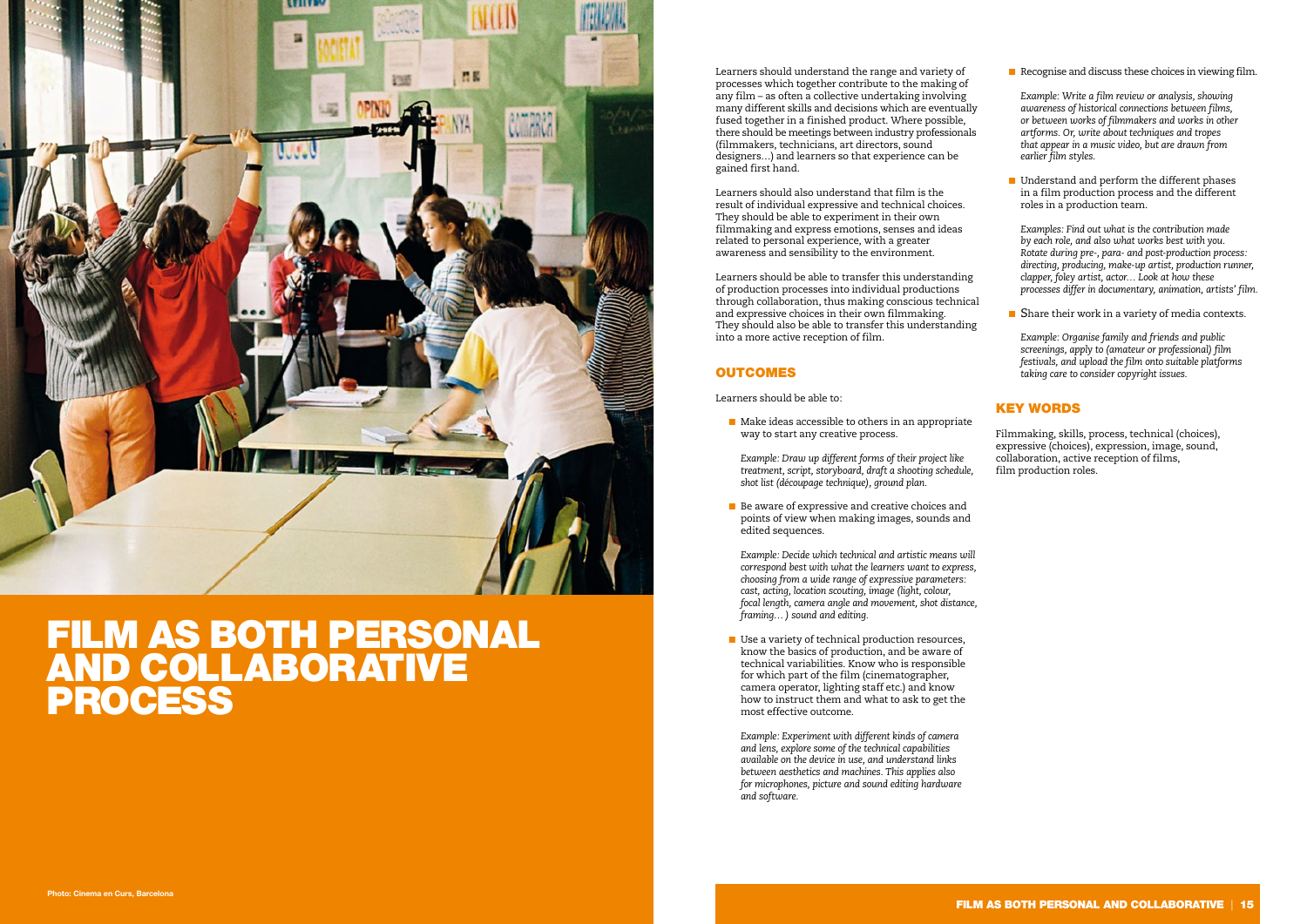

### PERSONAL CRITICAL FRAMEWORKS

Through film education, learners will develop their own criteria for critical and creative engagement with film. Watching, making and sharing, they will develop a framework within which to analyse, reflect, question, compare and interpret. They will be able to articulate an opinion on a work, referring to its elements and its place within film culture, and communicating their own personal and emotional response.

#### **OUTCOMES**

■ Identify and appraise the different elements of filmmaking, in all its forms, and understand and value the choices made by filmmakers. They will be able to incorporate some of these choices into their own work, be able to explain them and demonstrate an understanding of influences.

Learners will be able to:

■ Engage in filmmaking as a recursive process that involves critical thinking, emotional understanding, aesthetic sensibility, enjoyment, active engagement, collaboration, and the ability to present and to argue their own ideas.

■ Recognise how film reflects particular cultural settings and values, taking into account the context in which a film was made, the film's treatment of themes and its particular aesthetic, and also be able to analyse their similarities and differences.

 *Example: Analyse a film scene, identifying the different elements of film and how they are used to convey emotions, meaning and an aesthetic. Be able to identify a filmmaker's style, incorporate it into one's own work, and justify choices.*

■ Demonstrate an ability to respond to a film in a variety of ways (speech, written text, visual form...).

■ Interpret a film, to give an interpretation of its meaning and establish relationships between the film with other cultural references and real life experiences.

 *Example: Contribute to a collaborative filmmaking project and recognise one's own contribution to and enjoyment of the experience.*

■ Evaluate a variety of films including contemporary, recent and classic examples, using relevant vocabulary and expressions.

 *Example: While writing a plot, be able to discuss ideas, trying to value the emotional and aesthetic implications in coming to an agreement.*

■ Share and discuss their own opinions of a film while being open to other people's opinions, ideas and points of view.

 *Example: Identify the cultural context within which a film was made and establish connections between this and the film's themes.*

 *Example: After watching a piece of film, be able to write and publish a personal response in an online forum.*

 *Example: After watching a film, be able to draw a visual map (images, words, drawings…) which present ideas and impressions about the film.*  *Example: After watching a film be able to consider each character, providing a personal interpretation of their role, and trying to relate or compare each character with characters in other films and narratives or real life situations.*

 *Example: Write a commentary on a film, examining its quality and values, and explaining their criteria of judgment.* 

 *Example: After watching a film or a film scene, be able to take active part in a forum to discuss ideas about the film, question other views and present their own opinions.*

#### KEY WORDS

Critical thinking, active engagement, reasoned judgment, interpretation, participatory, relationships, observation, reflection, question, analysis, emotional understanding, dialectic process, share ideas, discuss, compare, aesthetic appreciation, criteria, evaluation.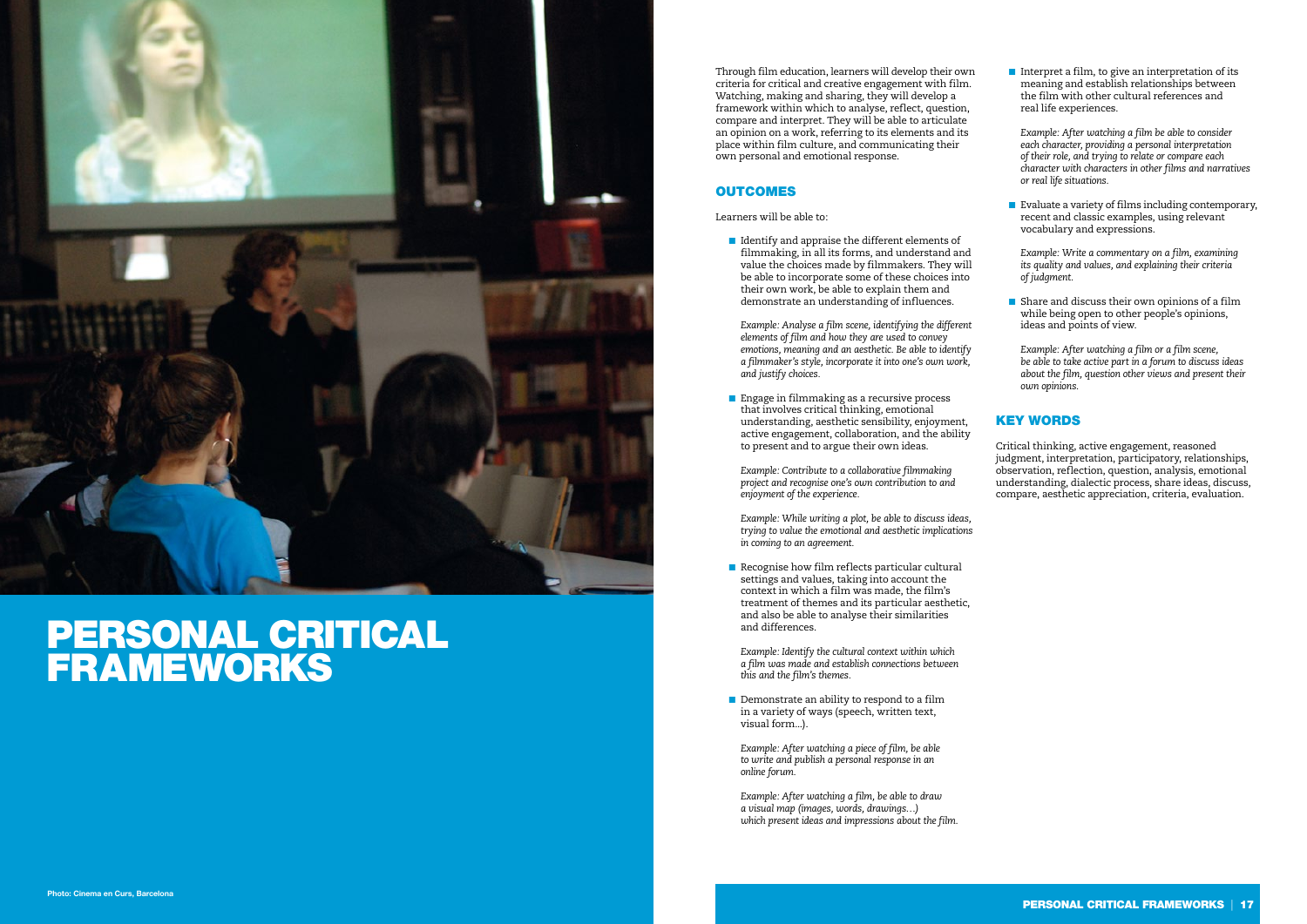

### A WIDER RANGE OF FILM

Films have been made and enjoyed around the world for 120 years (and counting), in an ever-widening range of genres and forms, and for an ever-expanding variety of purposes and audiences. Over that time, film has played an increasingly powerful role in cultural formation and cultural identity. However, film's extraordinarily diverse cultural universe and history is rarely reflected to any great extent in the viewing experiences and habits of most people; rather, the dominant mainstream media, be that cinema, TV or online, often frame the limits of most people's engagement with film. Film education opens the door on this infinitely various film universe.

#### **OUTCOMES**

■ Identify and recognise the characteristics of particular types of film, and can place films by geography, history and genre.

■ Relate film to the particular social and historical contexts of their production.

The learner investigates a wide variety of film (e.g. fiction, documentary, experimental, archive, animation, amateur, new moving image forms, national, European, world) and is able to:

■ Research a variety of resources, including reviews, 'top' lists, online sources, word-of-mouth (etc) related to a film or films.

■ Consciously challenge and develop their own viewing choices.

 *Example: Learner differentiates across film from different times and/or places and/or genres, identifying characteristics particular to the times, places or genres.*

■ Identify and assess sources for film viewing including cinemas, film clubs and societies, archives, TV, DVD, and online.

 *Example: Learner assesses how certain aspects of a film are influenced by the time, place or circumstances of its production; and explains what the film reveals about the wider social, cultural and historical context of the time.*

■ Consciously use their knowledge of film forms, genres, styles and history to inform and develop their own creative work.

 *Examples: Learner researches and summarises reviews and opinions of a particular film to develop a recommendation for (or against) a film club screening.*

 *Learner researches films from a particular time, place or genre to develop a proposed screening programme or 'must-watch' list.*

 *Examples: Learner watches a film of an unfamiliar type outside their normal preferences and produces a considered response to the film.*

 *Learner articulates their current viewing preferences and examines the reasons for these.*

 *Example: Learner assesses the qualities of a particular film or films, including reference to other relevant films for comparison or context.*

 *Example: Learner identifies potential sources to access a film for viewing, and assesses the technical, licensing, cost and quality issues associated with each source.*

 *Example: Learner produces a film in a recognisable form, style or genre which may challenge, subvert or innovate the form or narrative.*

#### KEY WORDS

Form, genre, fiction, documentary, experimental, amateur, archive, animation, distribution platform, film club, film society.

■ Articulate opinions on a variety of films.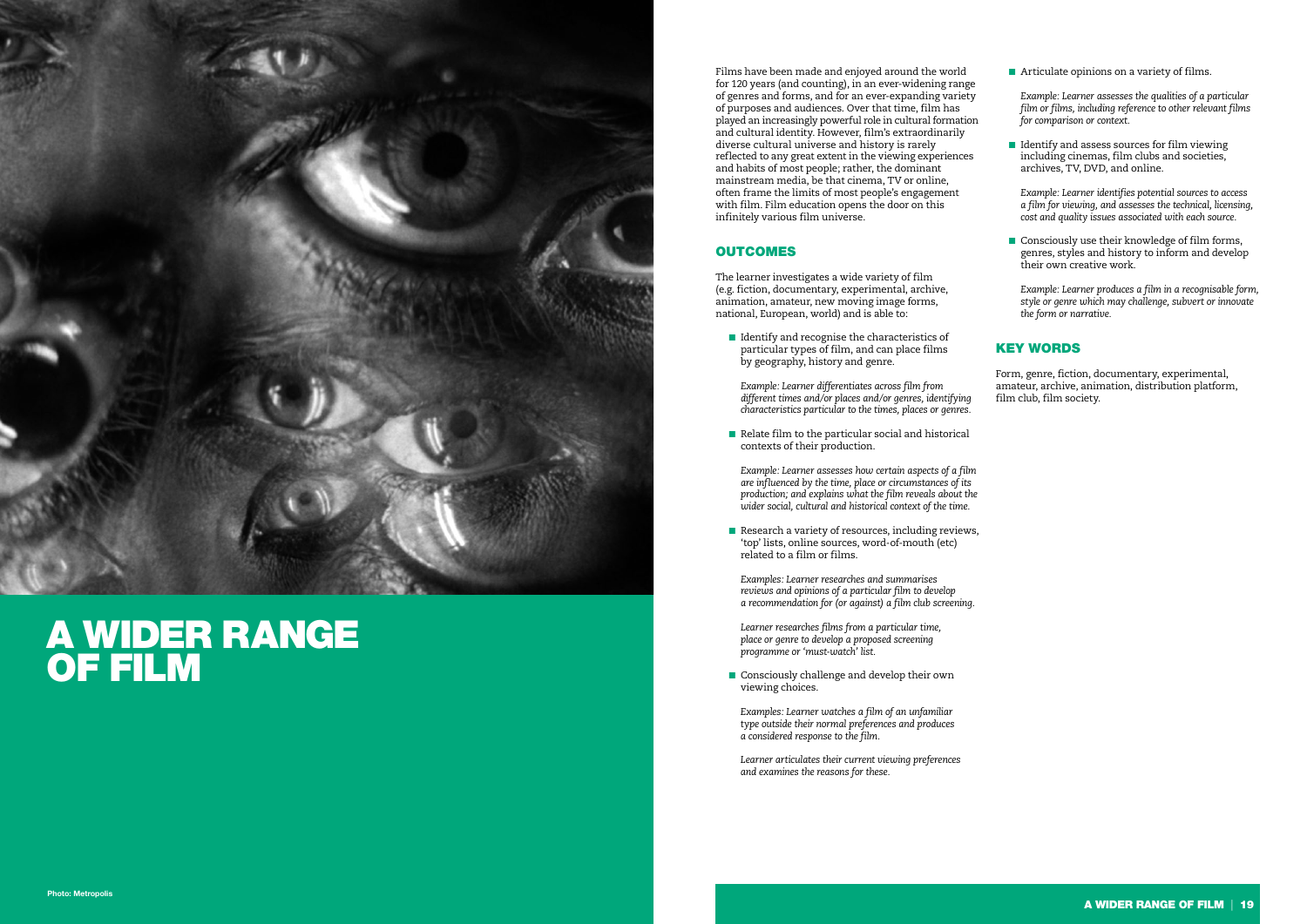

### SOCIAL AND HISTORICAL CONTEXTS

A rounded film literacy implies an understanding of the relationship between the wider socio-historical conditions in which film is produced and related developments in technology and sites of reception. A close film analysis embraces not only the conscious expression of an individual or collective, but also the influence of a range of social factors such as historical movements, the socio-economic landscape and technological innovations.

#### **OUTCOMES**

The learner is able to evaluate and interpret sources of knowledge from a variety of perspectives:

- Social and historical context the learner is able to describe the social, cultural and economic contexts of film that affect the content, structure and modes of production. For example:
- Identify the ways in which film industries are influenced by particular social, cultural and economic situations *(e.g. the growth of Migrant Cinema in Italy, 2000-2015, or the rise of German Expressionism in the 1920s).*
- Recognise particular contexts that directly influence and affect film aesthetics: *(e.g. Soviet Union, 1920-1940)*.
- Understand the relationships between industry and audience *(eg. how early cinema's rapidly evolving modes of exhibition influenced audience viewing habits; the evolution of broadcast and corporate practices related to TV, video, DVD and online viewing).*
- Understand the relationship between people and institutions *(eg. the evolution of practices related to TV, video, DVD and online audience viewing habits).*
- Production context: non/industrial the learner is able to:
- Identify film-making practices outside of mainstream film production *(experimental, amateur, TV, video, digital and online practices).*
- Describe how these contexts shape film form and circulation.
- Technological context the learner is able to:
	- Recognise the historical and ongoing technological developments in terms of film production *(precursors of film such as photography, chronophotography, Magic Lanterns, the change from silent film to sound film, Technicolour, 70mm, length of filmstrip, 16mm and the 60s, the transition from analogue to digital filmmaking and the extent to which newly 'democratised' digital media production has enabled and/or constrained film production, consumption and participation.)*
- Identify the historical development of distribution platforms and sites of reception *(From cafés to nikolodeons, from cinemas to display on TV, video, computer and mobile devices).*

 *Example: In watching the films of the avant-garde filmmaker Jonas Mekas a learner could consider how his context (outside mainstream filmmaking; as a 'film artist'; part of a counter-cultural movement) shapes the look and feel of his work.*

 *Example: While thinking about the Lumières' 'L'arrivée d'un train à La Ciotat' learners would acknowledge that their first films were silent, one minute long and projected in 16 frames per second because of technological conditions in 1895.*

 *Example: A learner is able to discuss the ways in which the introduction of light weight equipment in the 60s (camera, audio recorder) transformed audiovisual production (smaller crews) and the language of film: hand-held camera Direct Cinema and Cinéma vérité directors used this modality as a stylistic device, as did Gareth Edwards in 'Monsters'; Myrick and Sanchez in 'The Blair Witch Project' and Dogme 95 productions.*

#### KEY WORDS

Film, interdisciplinarity, history, sociology, economics, technique, context, distribution, platforms, cultural studies, technology, film industry, digitisation, digital media.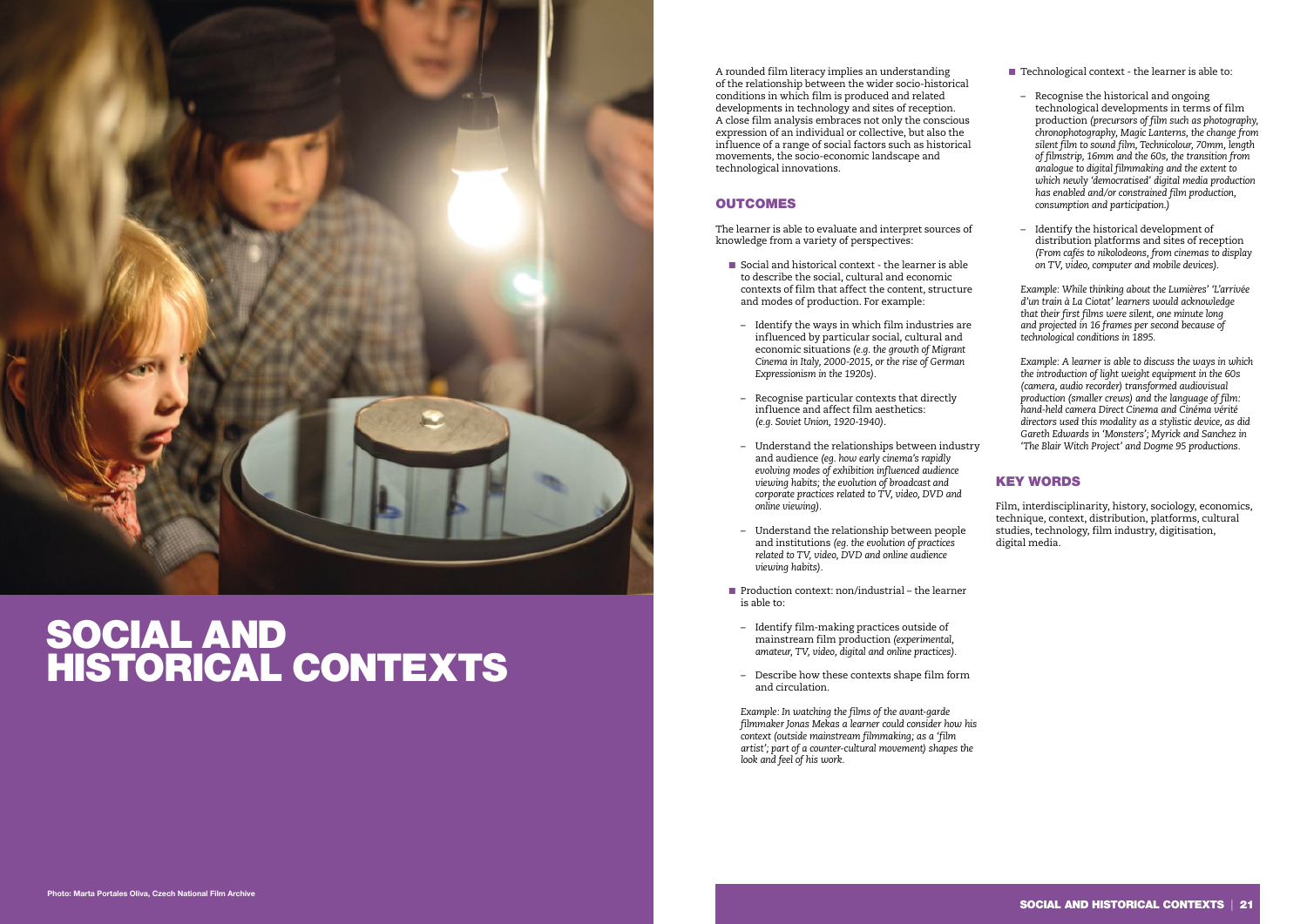

### REFLECTING ON LEARNING

The overall reflective learning process in film education will ensure that learners will be able to:

The ability to analyse the learning process itself is indispensable to reach and deepen knowledge and generate autonomy. For this reason, reflection and self-assessment is essential for achieving the previous areas of learning and their respective outcomes. Learners will experience the pleasures of both film viewing and filmmaking as a personal and social experience that facilitates reflection on their own learning. They will be able to express confidence and doubt, and to be able to question their own choices and judgement. Thus, it is synoptic in both its aims and its outcomes.

#### **OUTCOMES**

■ Recognise – identify genres, film forms, key moments in film history and the development of film, the strengths and weaknesses of both their own creative work as well as the work of other filmmakers. They will also be able to recognise different critical approaches to film.

■ Analyse – learners will develop critical skills which will allow them to analyse both their own creative work as well as the work of other filmmakers. In the case of the latter they will be able to bring to bear a variety of different critical and theoretical perspectives.

 $\blacksquare$  Evaluate – As well as evaluating the success of films that they have made, they will also develop the ability to evaluate not only the films that they see but also the experience that these films have on them, both emotionally and aesthetically. They will be able to evaluate different theoretical approaches to film and decide which are most fruitful for their own approach to film.

 *Example: Children talking about the changes in their understanding of film after making several short pieces.*

■ Research – learners will develop a desire to find out more about film and filmmaking techniques. They will also learn about different ways of presenting their research in both a critical and creative way.

■ Enlarge – learners will see their developing abilities within film as a way of entering into other artistic forms and seeing the ways in which these also contribute to an understanding of film. They will see film as part of a wider culture involving many other art forms.

■ Construct – learners will be able to construct their own arguments and critiques of film as well as learning to construct their own films whilst realising the influence of one activity on the other.

 *Example: Young people developing critical thinking about the values and the narratives present in a series of short films.*

 *Example: Being able to compare experiences and learning processes as young viewers developing over time.*

 *Example: Being able to explore other film contexts, forms, products and languages than those already known and acquired.*

 *Example: Being able to apply learning from film to other learning processes and artistic experiences.*

 *Example: Within the film making process be able to reflect and evaluate their practices and consider ways of constructing films.*

#### KEY WORDS

Analysis, reflection, assessment, self-assessment, consciousness of the learning process, capacity of expression.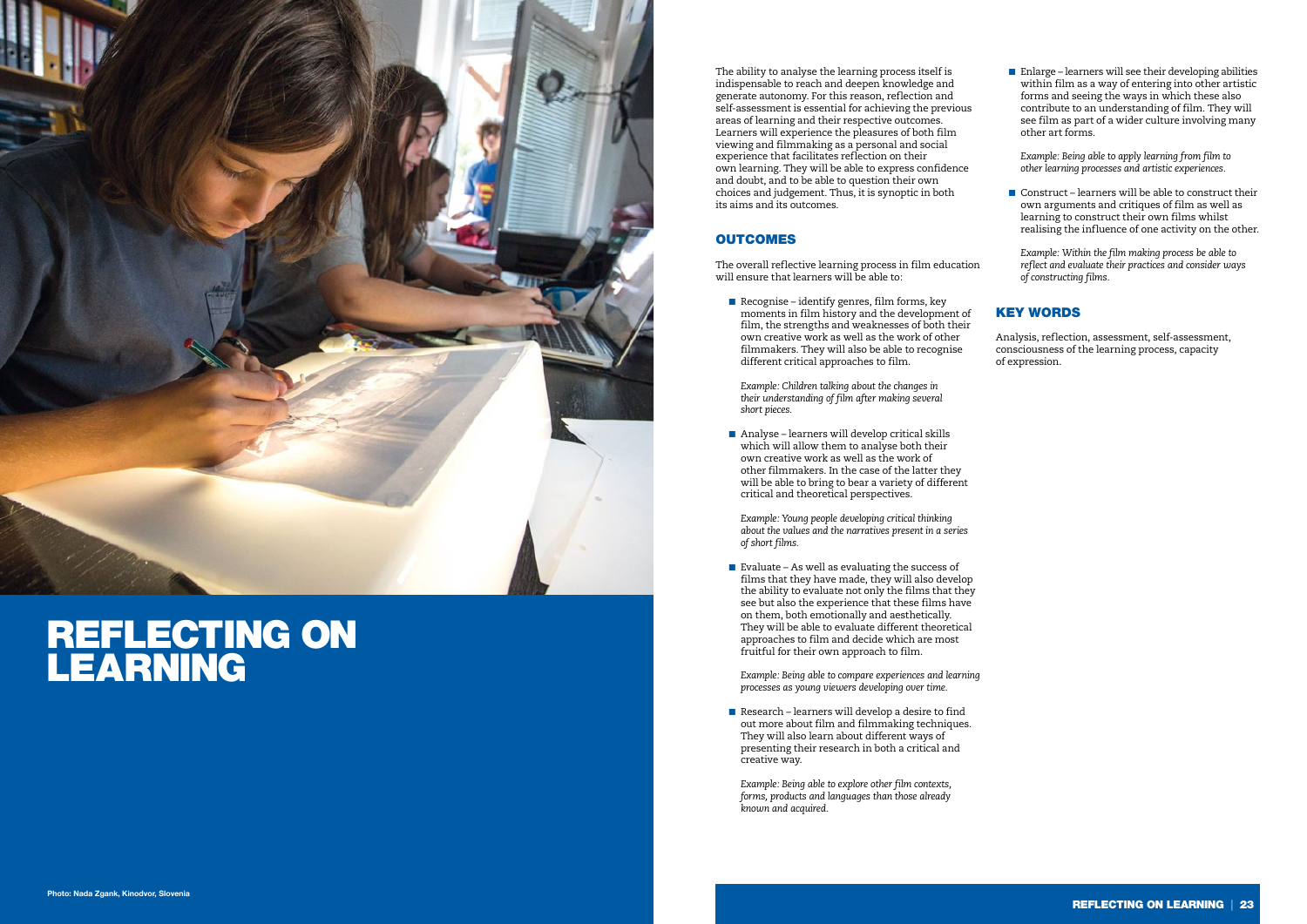# LEARNING OUTCOMES

From the Areas of Learning it is possible to identify a number of more general learning outcomes. It is important to bear in mind that many of these learning outcomes will be found in more than one area of learning.

- 1. **CRITICAL THINKERS** learners will be able to apply a range of critical approaches to films that they have seen as well as to work that they themselves have produced.
- 2. **SENSITIVE CONTRIBUTORS** learners will be able to contribute to discussions of film directly, or online, and respect, whilst possibly challenging, the views of others. They will also be able to be part of a production team, contributing their own skills and creative ideas and respecting those of others.
- 3. **CONFIDENT EXPLORERS** learners will explore not only a wide range of films but also will, within their creative work, look at as wide as possible a range of techniques and filmic devices.
- 4. **INFORMED PARTICIPANTS** learners will become informed participants in the general film culture.
- 5. **ADVENTUROUS CREATORS** learners will create their own approaches to both watching and discussing film as well as experimenting within their own creative work.
- 6. **EXPRESSIVE INDIVIDUALS** learners will be able to express clearly their own ideas about film as well as creatively exploring and expressing their own thoughts, ideas and stories.
- 7. **REFLECTIVE PRACTITIONERS** learners will develop the skills to reflect on films as well as reflecting on their own critical approaches, developing these approaches through new experiences of films. They will also be able to consider the strengths and weaknesses of their own productions.
- 8. **ACTIVE COLLABORATORS** learners will develop the ability to collaborate in the development of ideas, practical skills, and creative projects.
- 9. **INDEPENDENT LEARNERS** learners will build confidence in their own abilities as critics and creators.
- 10. **ENGAGED CITIZENS** learners, through their experience of a wide variety of film and opinions about film and filmmaking, will not only develop a range of soft skills useful in the world of work and with relationships with others but will also come to an understanding of different cultures, tastes, values and stories from different countries.
- 11. **DISCERNING AUDIENCES** learners will develop a sensitivity towards film and come to an aesthetic appreciation of films, developing their own tastes whilst being able challenge, discover and evaluate films and ideas about film that they encounter.
- 12. **ENTHUSIASTIC ADVOCATES** learners will, through their ever growing experience of film and filmmaking be able to champion certain films, filmmakers and filmmaking processes. They will become film ambassadors.

## EXPERIENCES

The development of a sensibility towards film can be supported by a number of specific experiences which will help engender not only a love of film but also the ability to see film and filmmaking from a variety of perspectives. As with learning outcomes, it is important to see that these experiences can take place across all of the areas of learning and not be confined to simply one or two.

- 1. **ENGAGE WITH FILM IN ALL ITS FORMS** learners will explore a wide variety of film forms – from narrative to experimental, from documentary to non-narrative, industrial to amateur. They will also apply the experience of seeing such a variety to their own creative practice.
- 2. **EXPERIENCE FILM IN THE CINEMA** learners should be aware that film is created to be seen in a cinema. Whilst accepting that in the 21st century the possibility to view films in a number of different formats and channels has expanded, the cinema is still the location for optimum viewing of a film and learners should be given the opportunity of accessing this experience.
- 3. **DISCOVER FILM FROM THE PAST** learners should be exposed to film's heritage not only of their own country but of European and World cinema in order to be able to explore the continuum and development of the possibilities offered by film as a story telling medium and artistic form.
- 4. **EXPERIENCE THE ART OF FILM** learners should have the opportunity to see a range of films which exemplify the aesthetic and cultural possibilities of film.
- 5. **EXPERIENCE CREATIVE OPPORTUNITIES IN FILMMAKING** – learners should use their experience of film viewing in order to inform their own creative work and should also use their filmmaking to explore film form.
- 6. **REFLECT ON NATIONAL AND WORLD CULTURES** – through the experience of a wide range of film learners can empathise with and reflect on the diverse cultures represented on film.
- 7. **IDENTIFY, QUESTION AND REFLECT ON IDEAS AND VALUES** – through their own film viewing as well as their experiences and subject matters of filmmaking, learners should have the opportunities to identify, question and reflect on ideas and values.

**THE RULES ARE LEARNT IN ORDER TO BE BROKEN, BUT IF YOU DON'T KNOW THEM, THEN SOMETHING IS MISSING.** Nicolas Roeg

### **THE BEST THING I CAN THINK OF WOULD BE TO CREATE A UNION BETWEEN SOMETHING AS BEAUTIFUL AND POWERFUL AND WONDERFUL AS HOLLYWOOD FILMS AND A CRITICISM OF THE STATUS QUO. THAT'S MY DREAM, TO MAKE SUCH A GERMAN FILM.**

Rainer Werner Fassbinder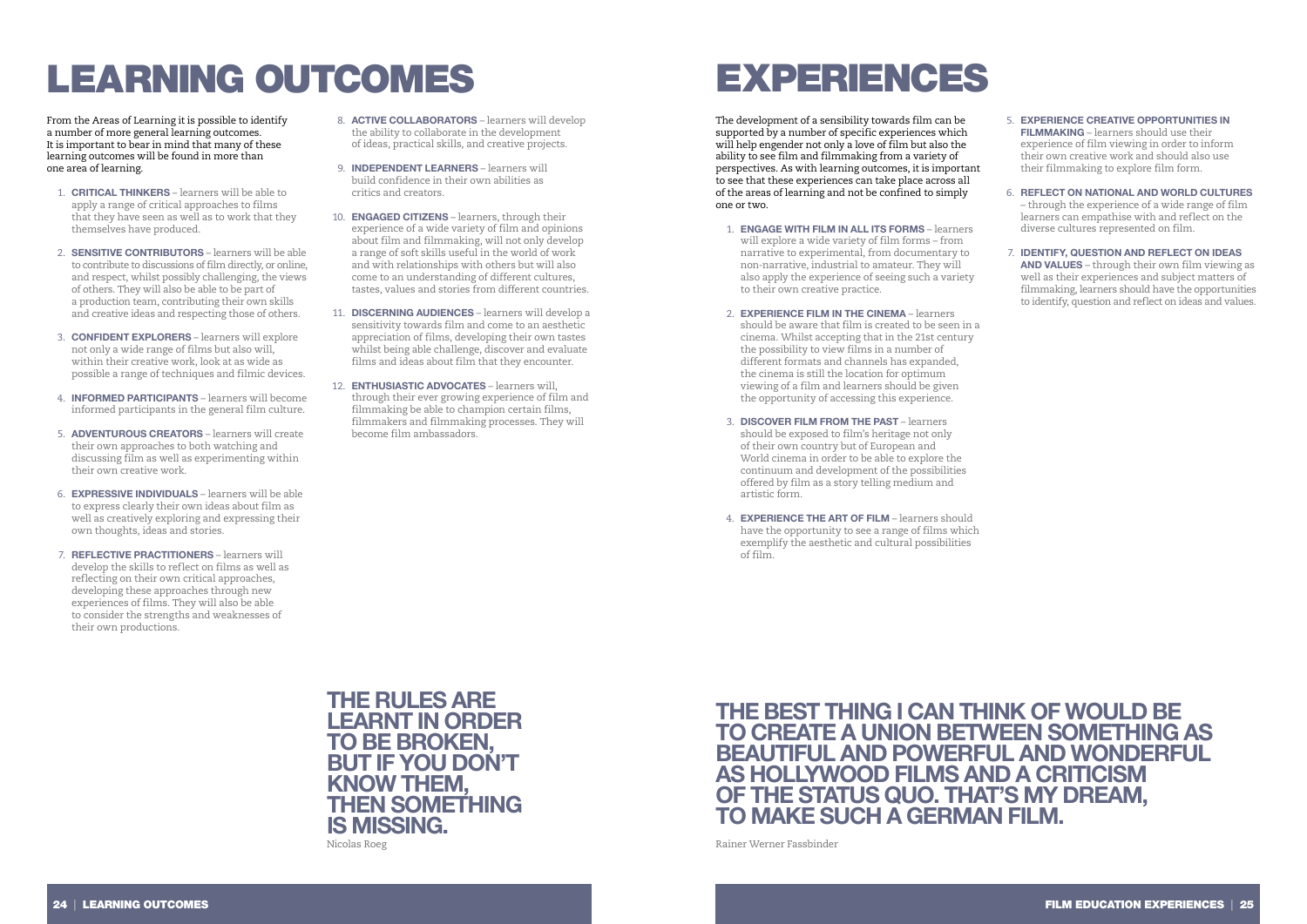### WHERE NEXT?

This Framework will be published online as a web document that can be expanded with examples, projects, and comments. From here, we anticipate that groups of providers will want to test out some of the propositions and assumptions in the Framework, and we therefore hope that research will be initiated to find out whether the outcomes that are identified are actually achievable.

The Framework does not identify any specific pedagogies associated with the Areas of Learning, Experience, or Outcomes. An obvious next step would be to develop a repertoire of teaching and learning approaches to accompany the Framework, which could be tried and tested in professional development settings and made available.

### FILM EDUCATION IN A WIDER CONTEXT

Film education develops a sensibility for film in all its varied forms. It can also contribute to the development of a number of life skills, which can lead to a disposition for lifelong learning towards other cultural forms such as art, literature, music. Film education's learning dispositions of curiosity, empathy, aspiration, tolerance and enjoyment are key to Personal Development, Civic Responsibility, and Employability: those areas of life beyond the immediate and formal contexts of education. The aspirations developed by film education can be transferred to life beyond film, as can a sense of achievement and pleasure.

In addition a series of 'soft skills' are developed within the framework which are transferable to the world of work and can contribute to the overall personal development of individuals.

Skills such as:

- team work
- communication
- decision making
- commitment
- time management
- creativity and problem solving
- working under pressure
- accepting responsibility

can all contribute to an individual's employability.

#### ADDITIONAL SEMINAR **CONTRIBUTORS**

Being part of a film culture and a film community as well as the discussion of specific social values represented within films can also lead to the development of civic responsibility.

However, it is important to realise that these more social skills and outcomes should be seen as a useful off shoot of film education. They should not be seen as either starting points or actual justifications of film education.

**CINEMA IS THE MOST** 

**BEAUTIFUL THING** 

**THAT PEOPLE HAVE THOUGHT UP, THE MOST COMPLEX, THE BEST OF ALL. A REALLY GREAT FILM – EVERYTHING IS IN IT. ALL THE ARTS THAT MAN HAS DEVELOPED IN THE HISTORY OF CULTURE COME TOGETHER HERE.**

Helma Sanders-Brahms



## CONTRIBUTORS

#### PARTICIPANTS

Mark Reid, *BFI* Ian Wall, *The Film Space* Sarah Duve, *Vision Kino* Caren Willig, *freelance*

Nuria Aidelman and Montserrat Planella Serra, *A Bao a Qu*, *Barcelona* Laura Orlescu and Yvonne Irimescu, *Active Watch*, *Romania* Alejandro Bachmann, *Austrian Film Museum* Michelle Cannon, *CEMP*, *Bournemouth* Nathalie Bourgeois, *Cinematheque Francaise* Scott Donaldson, *Creative Scotland* Orestis Tringides, *Cyprus Community Media Centre* Pavel Bednarik, *Czech National Film Archive* Martin Brandt-Pedersen, *Danish Film Institute* Laszlo Hartai and Anette Hilbert, *Hungarian Moving Image and Media Education Association* Alicia McGivern, *Irish Film Institute* Maria Leonida and Menis Theodoridis, *Karpos*, *Greece* Petra Slatinsek, *Kinodvor*, *Slovenia* Ginte Zulyte, *Meno Avilys*, *Lithuania* Bernard McCloskey, *Northern Ireland Screen*

Agata Sotomska, *Polish Film Institute* Per Eriksson and Kaly Halkawt, *Swedish Film Institute* Vitor Reia-Baptista, *University of the Algarve* Lidia Peralta Garcia and Marta Portales Oliva, *University Autonoma Barcelona* Simone Moraldi, *University of Roma Tre* Sabine Genz, Michael Jahn and Elena Solte, *Vision Kino*, *Germany*

Beate Voelcker, *for the German Children's Film Association (BJF)* Bettina Henzler, *University of Bremen* Gordon Brown, *Education Scotland*